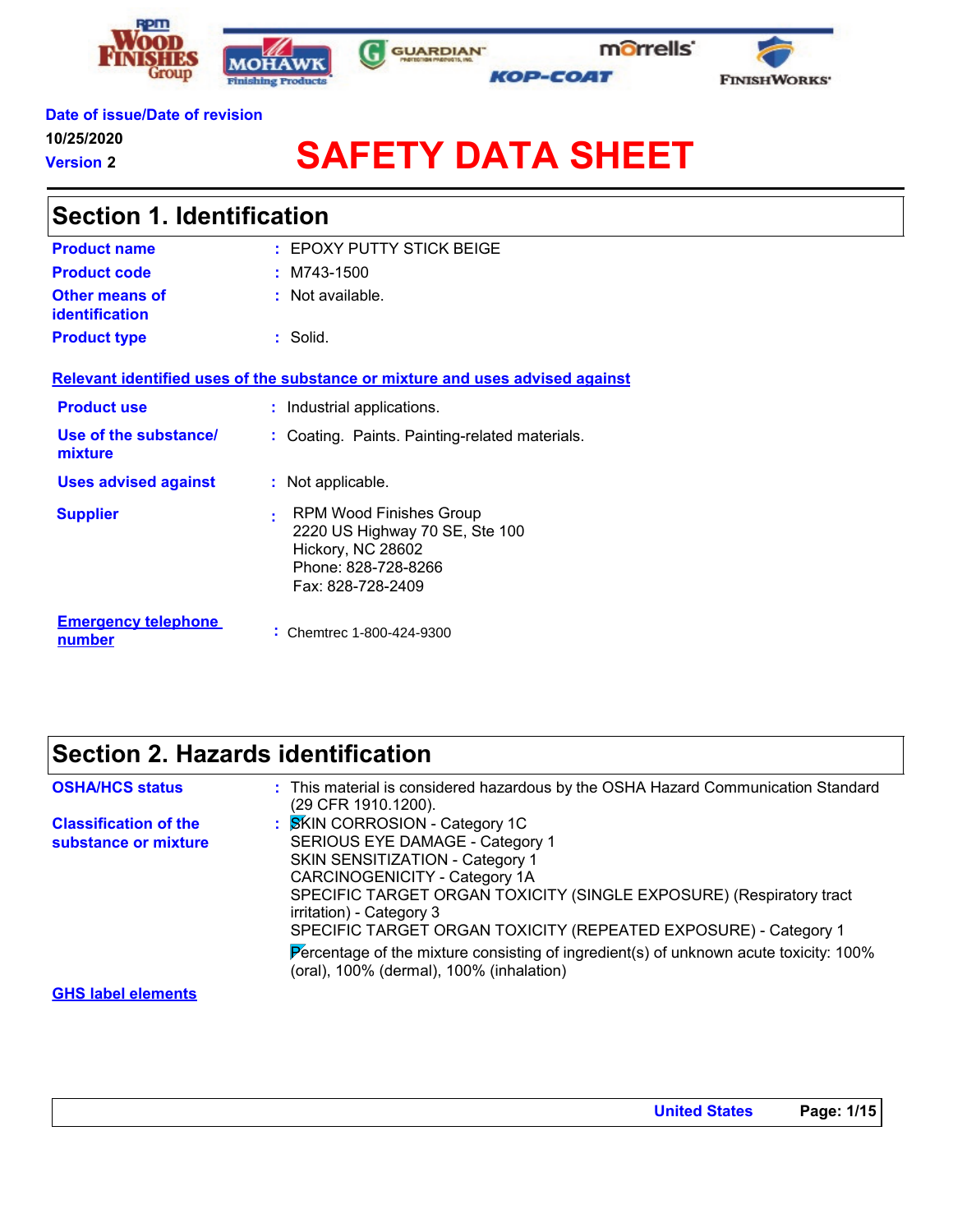**Product name EPOXY PUTTY STICK BEIGE**

## **Section 2. Hazards identification**

| <b>Hazard pictograms</b>                   |                                                                                                                                                                                                                                                                                                                                                                                                                                                                                                                                                                                                                                                                                                                                                                                    |
|--------------------------------------------|------------------------------------------------------------------------------------------------------------------------------------------------------------------------------------------------------------------------------------------------------------------------------------------------------------------------------------------------------------------------------------------------------------------------------------------------------------------------------------------------------------------------------------------------------------------------------------------------------------------------------------------------------------------------------------------------------------------------------------------------------------------------------------|
| <b>Signal word</b>                         | : Danger                                                                                                                                                                                                                                                                                                                                                                                                                                                                                                                                                                                                                                                                                                                                                                           |
| <b>Hazard statements</b>                   | $\mathcal{L}$ $\mathbb{Z}$ auses severe skin burns and eye damage.<br>May cause an allergic skin reaction.<br>May cause respiratory irritation.<br>May cause cancer.<br>Causes damage to organs through prolonged or repeated exposure.                                                                                                                                                                                                                                                                                                                                                                                                                                                                                                                                            |
| <b>Precautionary statements</b>            |                                                                                                                                                                                                                                                                                                                                                                                                                                                                                                                                                                                                                                                                                                                                                                                    |
| <b>Prevention</b>                          | : Øbtain special instructions before use. Do not handle until all safety precautions have<br>been read and understood. Wear protective gloves, protective clothing and eye or face<br>protection. Use only outdoors or in a well-ventilated area. Do not breathe dust. Do not<br>eat, drink or smoke when using this product. Wash thoroughly after handling.<br>Contaminated work clothing must not be allowed out of the workplace.                                                                                                                                                                                                                                                                                                                                              |
| <b>Response</b>                            | : F exposed or concerned: Get medical advice or attention. IF INHALED: Remove<br>person to fresh air and keep comfortable for breathing. Immediately call a POISON<br>CENTER or doctor. IF SWALLOWED: Immediately call a POISON CENTER or doctor.<br>Rinse mouth. Do NOT induce vomiting. IF ON SKIN (or hair): Take off immediately all<br>contaminated clothing. Rinse skin with water. Immediately call a POISON CENTER or<br>doctor. Wash contaminated clothing before reuse. IF ON SKIN: Wash with plenty of<br>water. If skin irritation or rash occurs: Get medical advice or attention. IF IN EYES:<br>Rinse cautiously with water for several minutes. Remove contact lenses, if present and<br>easy to do. Continue rinsing. Immediately call a POISON CENTER or doctor. |
| <b>Storage</b>                             | : Store locked up. Store in a well-ventilated place. Keep container tightly closed.                                                                                                                                                                                                                                                                                                                                                                                                                                                                                                                                                                                                                                                                                                |
| <b>Disposal</b>                            | Dispose of contents and container in accordance with all local, regional, national and<br>international regulations.                                                                                                                                                                                                                                                                                                                                                                                                                                                                                                                                                                                                                                                               |
| <b>Supplemental label</b><br>elements      | : Sanding and grinding dusts may be harmful if inhaled. This product contains crystalline<br>silica which can cause lung cancer or silicosis. The risk of cancer depends on the<br>duration and level of exposure to dust from sanding surfaces or mist from spray<br>applications. Emits toxic fumes when heated.                                                                                                                                                                                                                                                                                                                                                                                                                                                                 |
| <b>Hazards not otherwise</b><br>classified | : None known.                                                                                                                                                                                                                                                                                                                                                                                                                                                                                                                                                                                                                                                                                                                                                                      |

### **Section 3. Composition/information on ingredients**

| <b>Substance/mixture</b> | : Mixture                 |
|--------------------------|---------------------------|
| <b>Product name</b>      | : EPOXY PUTTY STICK BEIGE |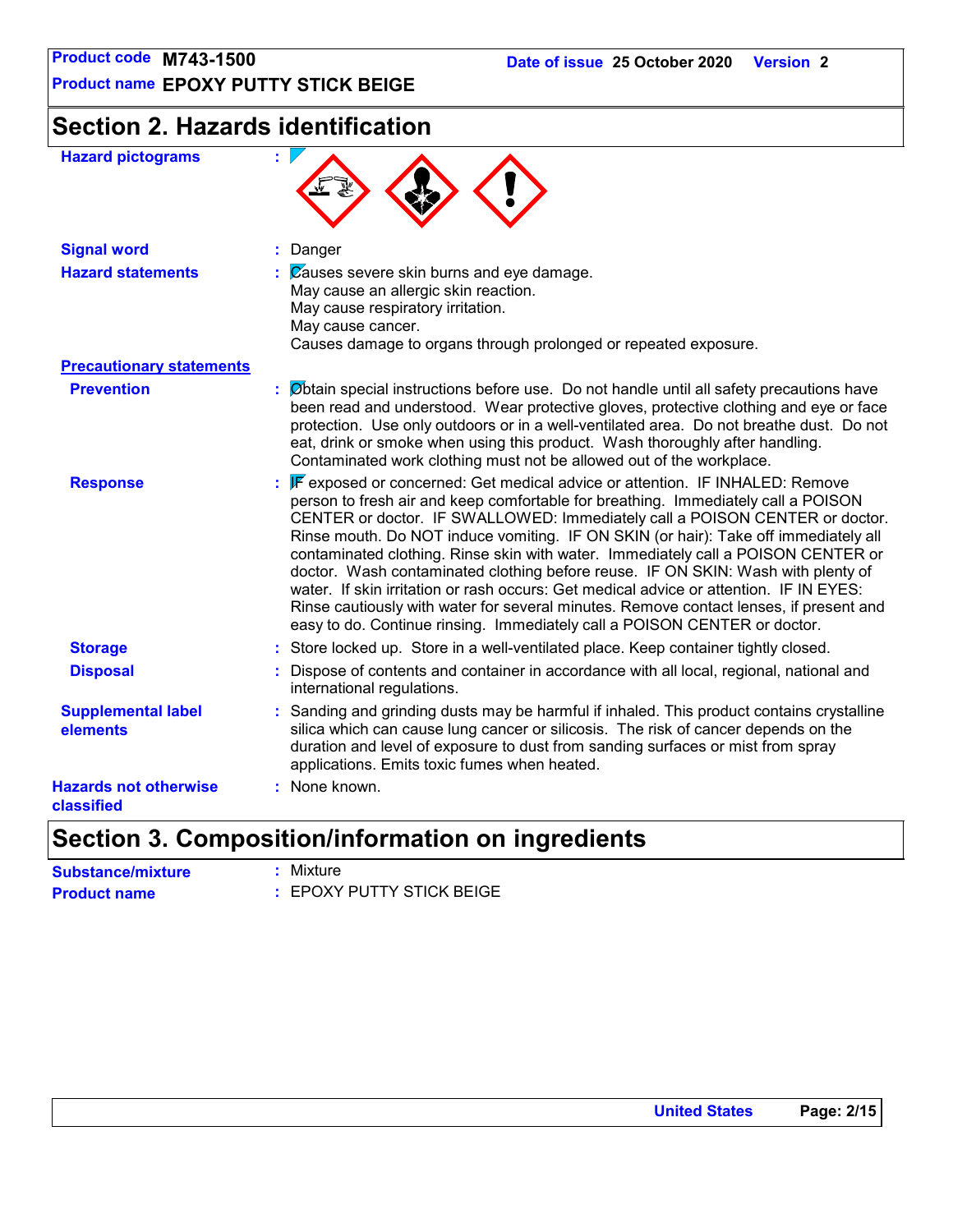### **Section 3. Composition/information on ingredients**

| <b>Ingredient name</b>                                                   | $\frac{9}{6}$ | <b>CAS number</b> |
|--------------------------------------------------------------------------|---------------|-------------------|
| $ \overline{V}$ alc, not containing asbestiform fibres                   | ≥90           | 14807-96-6        |
| glass, oxide, chemicals                                                  | l≥75 - ≤90    | 65997-17-3        |
| bis-[4-(2,3-epoxipropoxi)phenyl]propane                                  | 275 - ≤90     | 1675-54-3         |
| Poly[oxy(methyl-1,2-ethanediyl)], α-hydro-ω-hydroxy-, ether with         | l≥75 - ≤90    | 72244-98-5        |
| 2,2-bis(hydroxymethyl)-1,3-propanediol (4:1), 2-hydroxy-3-mercaptopropyl |               |                   |
| ether                                                                    |               |                   |
| Epoxy resin (MW $\leq$ 700)                                              | l≥10 - ≤20    | 25068-38-6        |
| 2,4,6-tris(dimethylaminomethyl)phenol                                    | l≥5.0 - ≤10   | $90 - 72 - 2$     |
| crystalline silica, respirable powder (<10 microns)                      | l≥1.0 - ≤5.0  | 14808-60-7        |

SUB codes represent substances without registered CAS Numbers.

Any concentration shown as a range is to protect confidentiality or is due to batch variation.

**There are no additional ingredients present which, within the current knowledge of the supplier and in the concentrations applicable, are classified as hazardous to health or the environment and hence require reporting in this section.**

**Occupational exposure limits, if available, are listed in Section 8.**

### **Section 4. First aid measures**

If ingestion, irritation, any type of overexposure or symptoms of overexposure occur during or persists after use of this product, contact a POISON CONTROL CENTER, EMERGENCY ROOM OR PHYSICIAN immediately; have Safety Data Sheet information available. Never give anything by mouth to an unconscious or convulsing person.

#### **Description of necessary first aid measures**

| <b>Eye contact</b>  | : Check for and remove any contact lenses. Immediately flush eyes with running water for<br>at least 15 minutes, keeping eyelids open. Seek immediate medical attention.                               |
|---------------------|--------------------------------------------------------------------------------------------------------------------------------------------------------------------------------------------------------|
| <b>Inhalation</b>   | : Remove to fresh air. Keep person warm and at rest. If not breathing, if breathing is<br>irregular or if respiratory arrest occurs, provide artificial respiration or oxygen by trained<br>personnel. |
| <b>Skin contact</b> | : Remove contaminated clothing and shoes. Wash skin thoroughly with soap and water<br>or use recognized skin cleanser. Do NOT use solvents or thinners.                                                |
| <b>Ingestion</b>    | : If swallowed, seek medical advice immediately and show this container or label. Keep<br>person warm and at rest. Do NOT induce vomiting.                                                             |

#### **Most important symptoms/effects, acute and delayed**

| <b>Potential acute health effects</b> |                                                                                           |
|---------------------------------------|-------------------------------------------------------------------------------------------|
| <b>Eye contact</b>                    | $\therefore$ $\%$ auses serious eye damage.                                               |
| <b>Inhalation</b>                     | May cause respiratory irritation.                                                         |
| <b>Skin contact</b>                   | : Causes severe burns. May cause an allergic skin reaction.                               |
| <b>Ingestion</b>                      | : No known significant effects or critical hazards.                                       |
| <b>Over-exposure signs/symptoms</b>   |                                                                                           |
| <b>Eye contact</b>                    | $\therefore$ Adverse symptoms may include the following:<br>pain<br>watering<br>redness   |
| <b>Inhalation</b>                     | : Adverse symptoms may include the following:<br>respiratory tract irritation<br>coughing |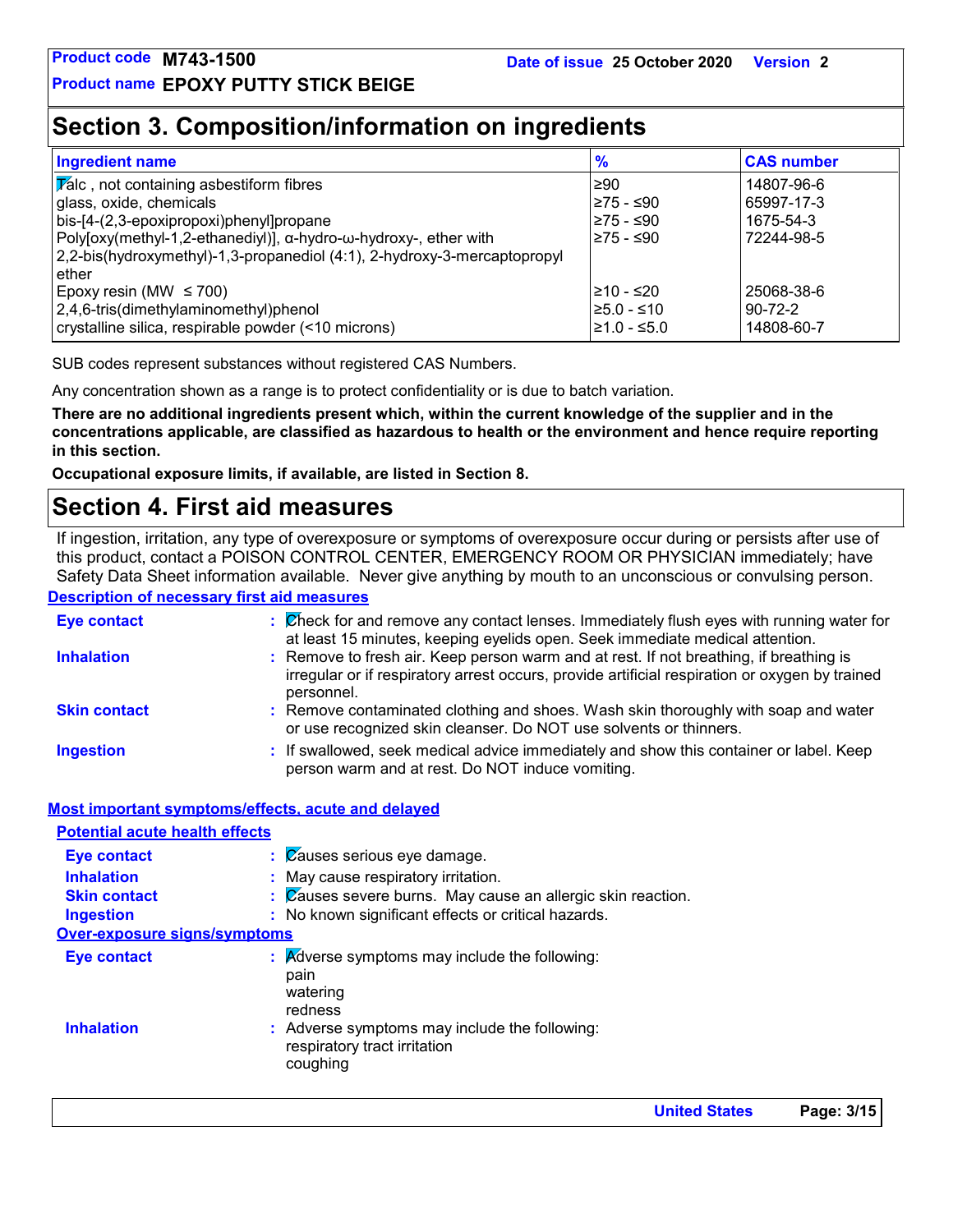**Product name EPOXY PUTTY STICK BEIGE**

### **Section 4. First aid measures**

| <b>Skin contact</b>                                                                 | : Adverse symptoms may include the following:<br>pain or irritation<br>redness<br>blistering may occur |  |
|-------------------------------------------------------------------------------------|--------------------------------------------------------------------------------------------------------|--|
| <b>Ingestion</b>                                                                    | $\therefore$ Adverse symptoms may include the following:<br>stomach pains                              |  |
| Indication of immediate medical attention and special treatment needed if necessary |                                                                                                        |  |

|                                   | <u>Multanon of Millionale Medital alternon and special treatment needed, if necessary</u>                                                                                                                                                                                                                                                                                                                       |
|-----------------------------------|-----------------------------------------------------------------------------------------------------------------------------------------------------------------------------------------------------------------------------------------------------------------------------------------------------------------------------------------------------------------------------------------------------------------|
| <b>Notes to physician</b>         | : In case of inhalation of decomposition products in a fire, symptoms may be delayed.<br>The exposed person may need to be kept under medical surveillance for 48 hours.                                                                                                                                                                                                                                        |
| <b>Specific treatments</b>        | : No specific treatment.                                                                                                                                                                                                                                                                                                                                                                                        |
| <b>Protection of first-aiders</b> | : No action shall be taken involving any personal risk or without suitable training. If it is<br>suspected that fumes are still present, the rescuer should wear an appropriate mask or<br>self-contained breathing apparatus. It may be dangerous to the person providing aid to<br>give mouth-to-mouth resuscitation. Wash contaminated clothing thoroughly with water<br>before removing it, or wear gloves. |

**See toxicological information (Section 11)**

### **Section 5. Fire-fighting measures**

| <b>Extinguishing media</b>                               |                                                                                                                                                                                                     |
|----------------------------------------------------------|-----------------------------------------------------------------------------------------------------------------------------------------------------------------------------------------------------|
| <b>Suitable extinguishing</b><br>media                   | : Use an extinguishing agent suitable for the surrounding fire.                                                                                                                                     |
| <b>Unsuitable extinguishing</b><br>media                 | : None known.                                                                                                                                                                                       |
| <b>Specific hazards arising</b><br>from the chemical     | : No specific fire or explosion hazard.                                                                                                                                                             |
| <b>Hazardous thermal</b><br>decomposition products       | : Decomposition products may include the following materials:<br>carbon oxides<br>nitrogen oxides<br>sulfur oxides<br>halogenated compounds<br>metal oxide/oxides                                   |
| <b>Special protective actions</b><br>for fire-fighters   | : Promptly isolate the scene by removing all persons from the vicinity of the incident if<br>there is a fire. No action shall be taken involving any personal risk or without suitable<br>training. |
| <b>Special protective</b><br>equipment for fire-fighters | : Fire-fighters should wear appropriate protective equipment and self-contained breathing<br>apparatus (SCBA) with a full face-piece operated in positive pressure mode.                            |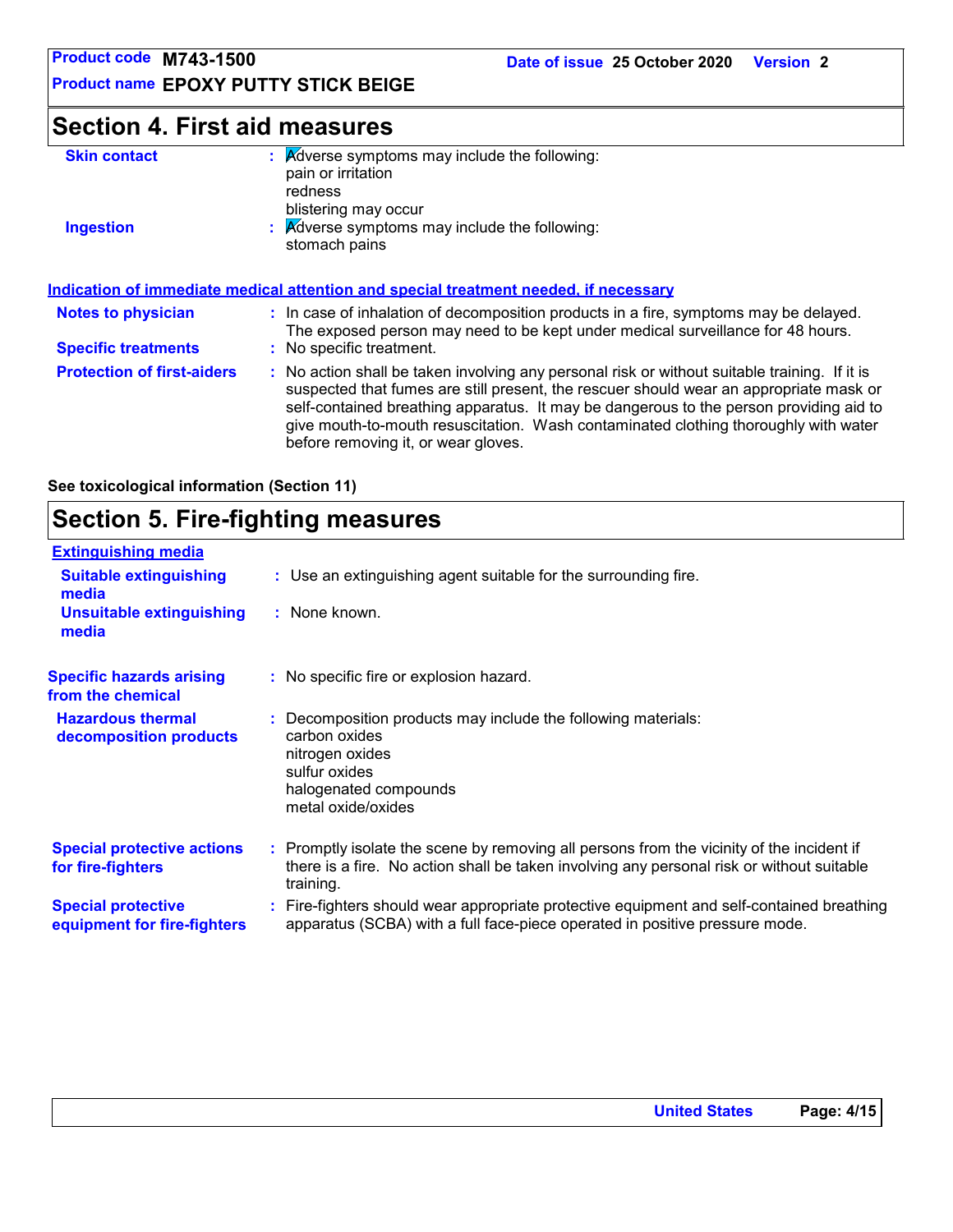### **Section 6. Accidental release measures**

#### **Personal precautions, protective equipment and emergency procedures**

| For non-emergency<br>personnel                               |  | : No action shall be taken involving any personal risk or without suitable training.<br>Evacuate surrounding areas. Keep unnecessary and unprotected personnel from<br>entering. Do not touch or walk through spilled material. Provide adequate ventilation.<br>Wear appropriate respirator when ventilation is inadequate. Put on appropriate<br>personal protective equipment.                                                               |  |  |
|--------------------------------------------------------------|--|-------------------------------------------------------------------------------------------------------------------------------------------------------------------------------------------------------------------------------------------------------------------------------------------------------------------------------------------------------------------------------------------------------------------------------------------------|--|--|
| For emergency responders                                     |  | : If specialized clothing is required to deal with the spillage, take note of any information in<br>Section 8 on suitable and unsuitable materials. See also the information in "For non-<br>emergency personnel".                                                                                                                                                                                                                              |  |  |
| <b>Environmental precautions</b>                             |  | : Avoid dispersal of spilled material and runoff and contact with soil, waterways, drains<br>and sewers. Inform the relevant authorities if the product has caused environmental<br>pollution (sewers, waterways, soil or air).                                                                                                                                                                                                                 |  |  |
| <b>Methods and materials for containment and cleaning up</b> |  |                                                                                                                                                                                                                                                                                                                                                                                                                                                 |  |  |
| <b>Small spill</b>                                           |  | : Move containers from spill area. Avoid dust generation. Do not dry sweep. Vacuum<br>dust with equipment fitted with a HEPA filter and place in a closed, labeled waste<br>container. Place spilled material in a designated, labeled waste container. Dispose of<br>via a licensed waste disposal contractor.                                                                                                                                 |  |  |
| <b>Large spill</b>                                           |  | : Move containers from spill area. Approach release from upwind. Prevent entry into<br>sewers, water courses, basements or confined areas. Avoid dust generation. Do not<br>dry sweep. Vacuum dust with equipment fitted with a HEPA filter and place in a closed,<br>labeled waste container. Dispose of via a licensed waste disposal contractor. Note:<br>see Section 1 for emergency contact information and Section 13 for waste disposal. |  |  |

### **Section 7. Handling and storage**

#### **Precautions for safe handling**

| <b>Protective measures</b>                       | : Put on appropriate personal protective equipment (see Section 8). Persons with a<br>history of skin sensitization problems should not be employed in any process in which<br>this product is used. Avoid exposure - obtain special instructions before use. Do not<br>handle until all safety precautions have been read and understood. Do not get in eyes<br>or on skin or clothing. Do not ingest. Use only with adequate ventilation. Wear<br>appropriate respirator when ventilation is inadequate. Keep in the original container or<br>an approved alternative made from a compatible material, kept tightly closed when not<br>in use. Empty containers retain product residue and can be hazardous. Do not reuse<br>container. |
|--------------------------------------------------|-------------------------------------------------------------------------------------------------------------------------------------------------------------------------------------------------------------------------------------------------------------------------------------------------------------------------------------------------------------------------------------------------------------------------------------------------------------------------------------------------------------------------------------------------------------------------------------------------------------------------------------------------------------------------------------------------------------------------------------------|
| <b>Special precautions</b>                       | : If this material is part of a multiple component system, read the Safety Data Sheet(s) for<br>the other component or components before blending as the resulting mixture may have<br>the hazards of all of its parts.                                                                                                                                                                                                                                                                                                                                                                                                                                                                                                                   |
| <b>Advice on general</b><br>occupational hygiene | : Eating, drinking and smoking should be prohibited in areas where this material is<br>handled, stored and processed. Workers should wash hands and face before eating,<br>drinking and smoking. Remove contaminated clothing and protective equipment before<br>entering eating areas. See also Section 8 for additional information on hygiene<br>measures.                                                                                                                                                                                                                                                                                                                                                                             |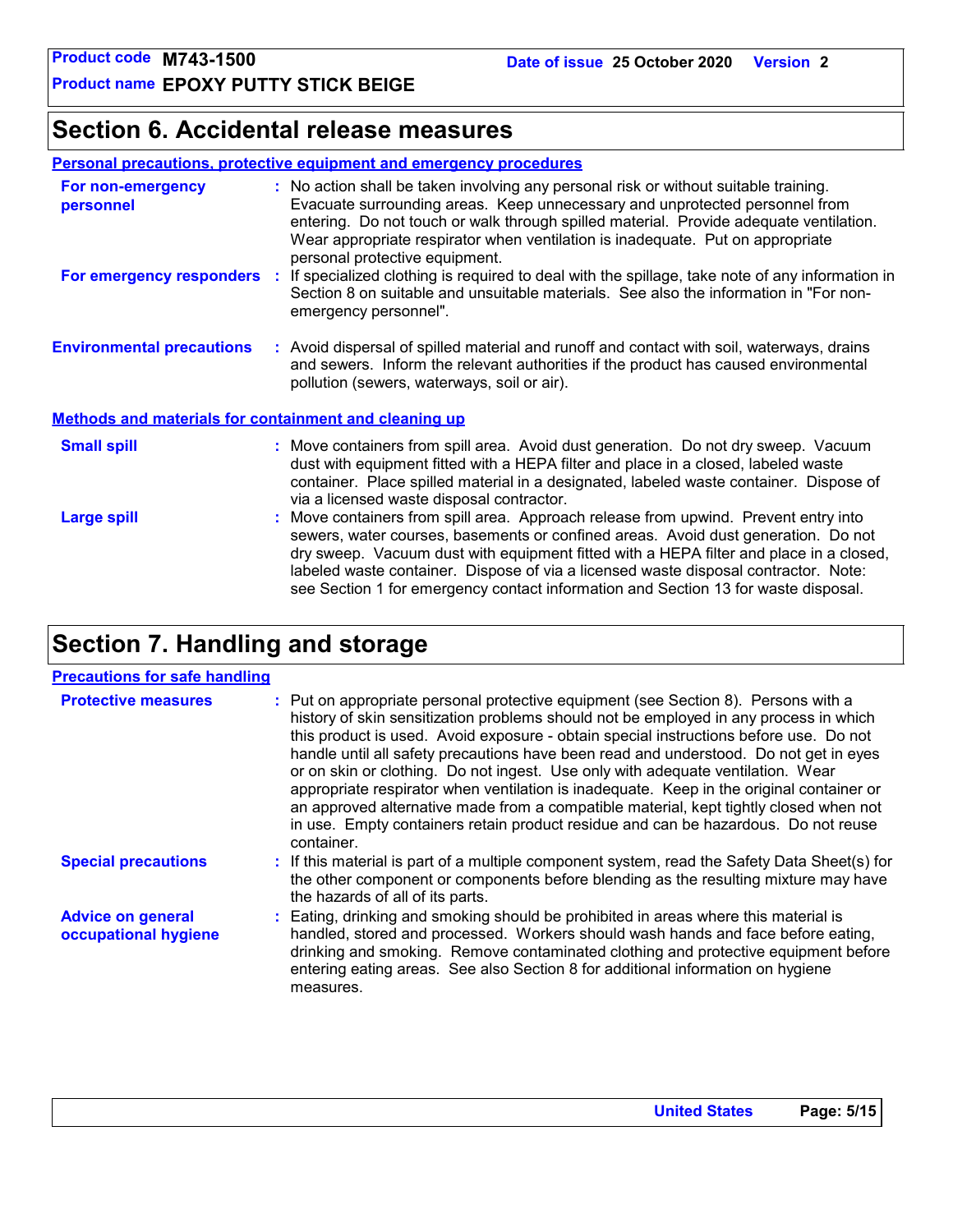### **Section 7. Handling and storage**

| local regulations. Store in original container protected from direct sunlight in a dry, cool<br>including any<br>and well-ventilated area, away from incompatible materials (see Section 10) and food<br><b>incompatibilities</b><br>and drink. Store locked up. Keep container tightly closed and sealed until ready for use.<br>Containers that have been opened must be carefully resealed and kept upright to<br>prevent leakage. Do not store in unlabeled containers. Use appropriate containment to | <b>Conditions for safe storage,</b> | Do not store below the following temperature: $5^{\circ}$ C (41 $^{\circ}$ F). Store in accordance with |
|------------------------------------------------------------------------------------------------------------------------------------------------------------------------------------------------------------------------------------------------------------------------------------------------------------------------------------------------------------------------------------------------------------------------------------------------------------------------------------------------------------|-------------------------------------|---------------------------------------------------------------------------------------------------------|
|                                                                                                                                                                                                                                                                                                                                                                                                                                                                                                            |                                     |                                                                                                         |
|                                                                                                                                                                                                                                                                                                                                                                                                                                                                                                            |                                     | avoid environmental contamination.                                                                      |

### **Section 8. Exposure controls/personal protection**

### **Control parameters**

**Occupational exposure limits**

| <b>Ingredient name</b>                                           | <b>Exposure limits</b>                               |
|------------------------------------------------------------------|------------------------------------------------------|
| $\sqrt{\mathbf{r}}$ alc, not containing asbestiform fibres       | ACGIH TLV (United States, 3/2019).                   |
|                                                                  | TWA: 2 mg/m <sup>3</sup> 8 hours. Form: Respirable   |
|                                                                  | <b>OSHA PEL Z3 (United States).</b>                  |
|                                                                  | TWA: $2 \text{ mg/m}^3$                              |
| glass, oxide, chemicals                                          | <b>OSHA PEL (United States).</b>                     |
|                                                                  | TWA: 15 mg/m <sup>3</sup>                            |
|                                                                  | TWA: 5 mg/m <sup>3</sup> Form: Respirable            |
|                                                                  | TWA: 15 mg/m <sup>3</sup> Form: Total dust           |
|                                                                  | <b>ACGIH TLV (United States).</b>                    |
|                                                                  | TWA: 1 f/cc Form: Continuous filament glass          |
|                                                                  | fibers                                               |
|                                                                  | TWA: 5 mg/m <sup>3</sup> , (Inhalable) Form:         |
|                                                                  | Continuous filament glass fibers                     |
|                                                                  | TWA: 3 mg/m <sup>3</sup> Form: Respirable            |
|                                                                  | TWA: 10 mg/m <sup>3</sup> Form: Total dust           |
|                                                                  | ACGIH TLV (United States, 3/2019).                   |
|                                                                  | TWA: 5 mg/m <sup>3</sup> 8 hours. Form: Inhalable    |
|                                                                  | fraction                                             |
|                                                                  | TWA: 1 f/cc 8 hours. Form: Respirable fibers:        |
|                                                                  | length greater than 5 uM; aspect ratio equal to      |
|                                                                  | or greater than 3:1 as determined by the             |
|                                                                  | membrane filter method at 400-450X                   |
|                                                                  | magnification (4-mm objective) phase contrast        |
|                                                                  | illumination.                                        |
| bis-[4-(2,3-epoxipropoxi)phenyl]propane                          | None.                                                |
| Poly[oxy(methyl-1,2-ethanediyl)], α-hydro-ω-hydroxy-, ether with | None.                                                |
| 2,2-bis(hydroxymethyl)-1,3-propanediol (4:1),                    |                                                      |
| 2-hydroxy-3-mercaptopropyl ether                                 |                                                      |
| Epoxy resin (MW $\leq$ 700)                                      | None.                                                |
| 2,4,6-tris(dimethylaminomethyl)phenol                            | None.                                                |
| crystalline silica, respirable powder (<10 microns)              | ACGIH TLV (United States, 3/2019).                   |
|                                                                  | TWA: 0.025 mg/m <sup>3</sup> 8 hours. Form:          |
|                                                                  | Respirable                                           |
|                                                                  | OSHA PEL Z3 (United States, 6/2016).                 |
|                                                                  | TWA: 10 mg/m <sup>3</sup> / (%SiO2+2) 8 hours. Form: |
|                                                                  | Respirable                                           |
|                                                                  | TWA: 250 mppcf / (%SiO2+5) 8 hours. Form:            |
|                                                                  | Respirable                                           |
|                                                                  | OSHA PEL (United States, 5/2018).                    |
|                                                                  | Page: 6/15<br><b>United States</b>                   |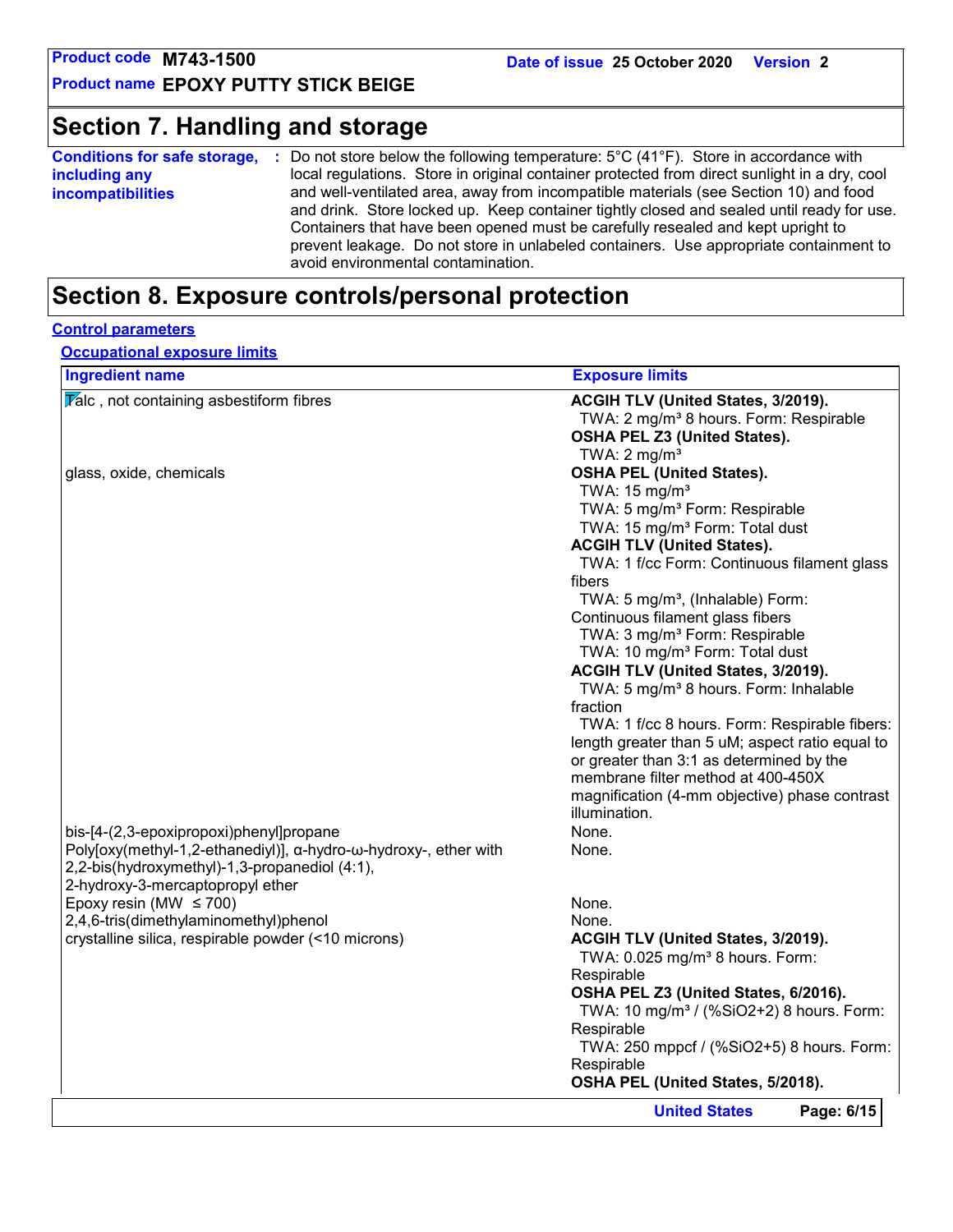**Product name EPOXY PUTTY STICK BEIGE**

### **Section 8. Exposure controls/personal protection**

TWA: 50 µg/m<sup>3</sup> 8 hours. Form: Respirable

dust **Key to abbreviations** A **=** Acceptable Maximum Peak ACGIH = American Conference of Governmental Industrial Hygienists. C **=** Ceiling Limit S = Potential skin absorption SR = Respiratory sensitization SS **=** Skin sensitization TD **=** Total dust **Consult local authorities for acceptable exposure limits.** TLV = Threshold Limit Value TWA **=** Time Weighted Average F **=** Fume IPEL = Internal Permissible Exposure Limit OSHA **=** Occupational Safety and Health Administration.  $R = Respirable$ <br> $Z = OSHA 29 C$ = OSHA 29 CFR 1910.1200 Subpart Z - Toxic and Hazardous Substances STEL **=** Short term Exposure limit values

| <b>Recommended monitoring</b><br>procedures      |                                                                                                                                                                                                                                                                                                                                                                                                                                                                             | : If this product contains ingredients with exposure limits, personal, workplace<br>atmosphere or biological monitoring may be required to determine the effectiveness of<br>the ventilation or other control measures and/or the necessity to use respiratory<br>protective equipment. Reference should be made to appropriate monitoring standards.<br>Reference to national guidance documents for methods for the determination of<br>hazardous substances will also be required.                                                                                                                                  |  |  |  |  |  |  |
|--------------------------------------------------|-----------------------------------------------------------------------------------------------------------------------------------------------------------------------------------------------------------------------------------------------------------------------------------------------------------------------------------------------------------------------------------------------------------------------------------------------------------------------------|------------------------------------------------------------------------------------------------------------------------------------------------------------------------------------------------------------------------------------------------------------------------------------------------------------------------------------------------------------------------------------------------------------------------------------------------------------------------------------------------------------------------------------------------------------------------------------------------------------------------|--|--|--|--|--|--|
| <b>Appropriate engineering</b><br>controls       |                                                                                                                                                                                                                                                                                                                                                                                                                                                                             | : Use only with adequate ventilation. If user operations generate dust, fumes, gas, vapor<br>or mist, use process enclosures, local exhaust ventilation or other engineering controls<br>to keep worker exposure to airborne contaminants below any recommended or statutory<br>limits.                                                                                                                                                                                                                                                                                                                                |  |  |  |  |  |  |
| <b>Environmental exposure</b><br><b>controls</b> |                                                                                                                                                                                                                                                                                                                                                                                                                                                                             | : Emissions from ventilation or work process equipment should be checked to ensure<br>they comply with the requirements of environmental protection legislation. In some<br>cases, fume scrubbers, filters or engineering modifications to the process equipment<br>will be necessary to reduce emissions to acceptable levels.                                                                                                                                                                                                                                                                                        |  |  |  |  |  |  |
| <b>Individual protection measures</b>            |                                                                                                                                                                                                                                                                                                                                                                                                                                                                             |                                                                                                                                                                                                                                                                                                                                                                                                                                                                                                                                                                                                                        |  |  |  |  |  |  |
| <b>Hygiene measures</b>                          | : Wash hands, forearms and face thoroughly after handling chemical products, before<br>eating, smoking and using the lavatory and at the end of the working period.<br>Appropriate techniques should be used to remove potentially contaminated clothing.<br>Contaminated work clothing should not be allowed out of the workplace. Wash<br>contaminated clothing before reusing. Ensure that eyewash stations and safety<br>showers are close to the workstation location. |                                                                                                                                                                                                                                                                                                                                                                                                                                                                                                                                                                                                                        |  |  |  |  |  |  |
| <b>Eye/face protection</b>                       |                                                                                                                                                                                                                                                                                                                                                                                                                                                                             | $\mathcal{C}$ <i>Chemical splash goggles and face shield.</i>                                                                                                                                                                                                                                                                                                                                                                                                                                                                                                                                                          |  |  |  |  |  |  |
| <b>Skin protection</b>                           |                                                                                                                                                                                                                                                                                                                                                                                                                                                                             |                                                                                                                                                                                                                                                                                                                                                                                                                                                                                                                                                                                                                        |  |  |  |  |  |  |
| <b>Hand protection</b>                           |                                                                                                                                                                                                                                                                                                                                                                                                                                                                             | : Chemical-resistant, impervious gloves complying with an approved standard should be<br>worn at all times when handling chemical products if a risk assessment indicates this is<br>necessary. Considering the parameters specified by the glove manufacturer, check<br>during use that the gloves are still retaining their protective properties. It should be<br>noted that the time to breakthrough for any glove material may be different for different<br>glove manufacturers. In the case of mixtures, consisting of several substances, the<br>protection time of the gloves cannot be accurately estimated. |  |  |  |  |  |  |
| <b>Gloves</b>                                    |                                                                                                                                                                                                                                                                                                                                                                                                                                                                             | : <i>pitrile</i> neoprene                                                                                                                                                                                                                                                                                                                                                                                                                                                                                                                                                                                              |  |  |  |  |  |  |
| <b>Body protection</b>                           |                                                                                                                                                                                                                                                                                                                                                                                                                                                                             | : Personal protective equipment for the body should be selected based on the task being<br>performed and the risks involved and should be approved by a specialist before<br>handling this product.                                                                                                                                                                                                                                                                                                                                                                                                                    |  |  |  |  |  |  |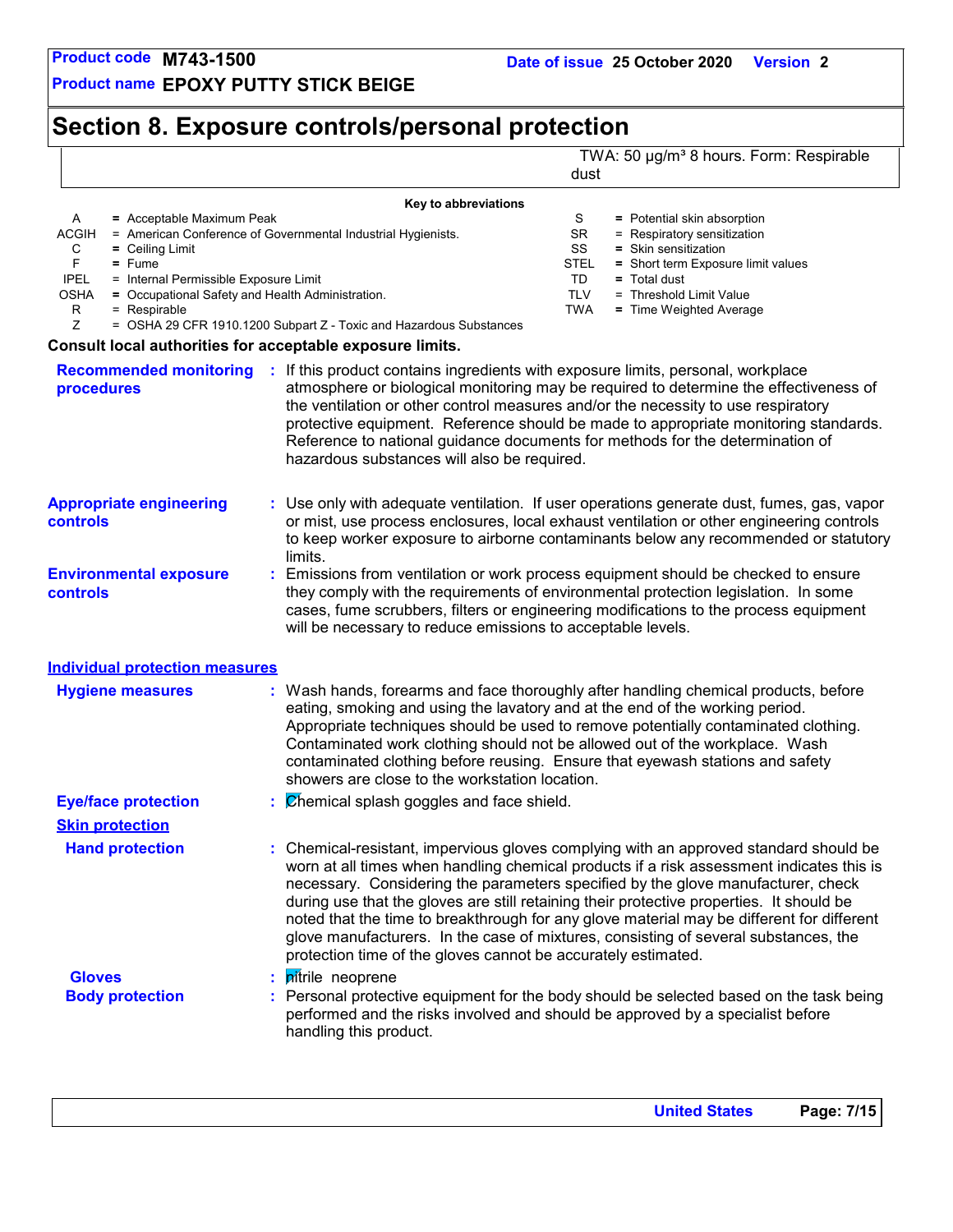**United States Page: 8/15**

**Product name EPOXY PUTTY STICK BEIGE**

### **Section 8. Exposure controls/personal protection**

| <b>Other skin protection</b>  | : Appropriate footwear and any additional skin protection measures should be selected<br>based on the task being performed and the risks involved and should be approved by a<br>specialist before handling this product.                                                                                                                                                                                                                          |
|-------------------------------|----------------------------------------------------------------------------------------------------------------------------------------------------------------------------------------------------------------------------------------------------------------------------------------------------------------------------------------------------------------------------------------------------------------------------------------------------|
| <b>Respiratory protection</b> | : Respirator selection must be based on known or anticipated exposure levels, the<br>hazards of the product and the safe working limits of the selected respirator. If workers<br>are exposed to concentrations above the exposure limit, they must use appropriate,<br>certified respirators. Use a properly fitted, air-purifying or air-fed respirator complying<br>with an approved standard if a risk assessment indicates this is necessary. |

### **Section 9. Physical and chemical properties**

| <b>Appearance</b>                                 |                                                              |
|---------------------------------------------------|--------------------------------------------------------------|
| <b>Physical state</b>                             | $:$ Solid.                                                   |
| <b>Color</b>                                      | : Not available.                                             |
| Odor                                              | : Not available.                                             |
| <b>Odor threshold</b>                             | : Not available.                                             |
| pH                                                | : Not available.                                             |
| <b>Melting point</b>                              | : Not available.                                             |
| <b>Boiling point</b>                              | : Not available.                                             |
| <b>Flash point</b>                                | : Closed cup: Not applicable.                                |
| <b>Auto-ignition temperature</b>                  | : Not available.                                             |
| <b>Decomposition temperature</b>                  | : Not available.                                             |
| <b>Flammability (solid, gas)</b>                  | : Not available.                                             |
| Lower and upper explosive<br>(flammable) limits   | : Not available.                                             |
| <b>Evaporation rate</b>                           | : Not available.                                             |
| <b>Vapor pressure</b>                             | : Not available.                                             |
| <b>Vapor density</b>                              | : Not available.                                             |
| <b>Relative density</b>                           | : 0.92                                                       |
| Density (Ibs / gal)                               | : 7.68                                                       |
| <b>Solubility</b>                                 | Insoluble in the following materials: cold water.            |
| <b>Partition coefficient: n-</b><br>octanol/water | : Not available.                                             |
| <b>Viscosity</b>                                  | : Kinematic $(40^{\circ}C (104^{\circ}F))$ : Not applicable. |
| <b>Volatility</b>                                 | $: 0\%$ (v/v), 0% (w/w)                                      |
| % Solid. (w/w)                                    | : 100                                                        |

### **Section 10. Stability and reactivity**

| <b>Reactivity</b>                                   | : No specific test data related to reactivity available for this product or its ingredients. |
|-----------------------------------------------------|----------------------------------------------------------------------------------------------|
| <b>Chemical stability</b>                           | : The product is stable.                                                                     |
| <b>Possibility of hazardous</b><br><b>reactions</b> | : Under normal conditions of storage and use, hazardous reactions will not occur.            |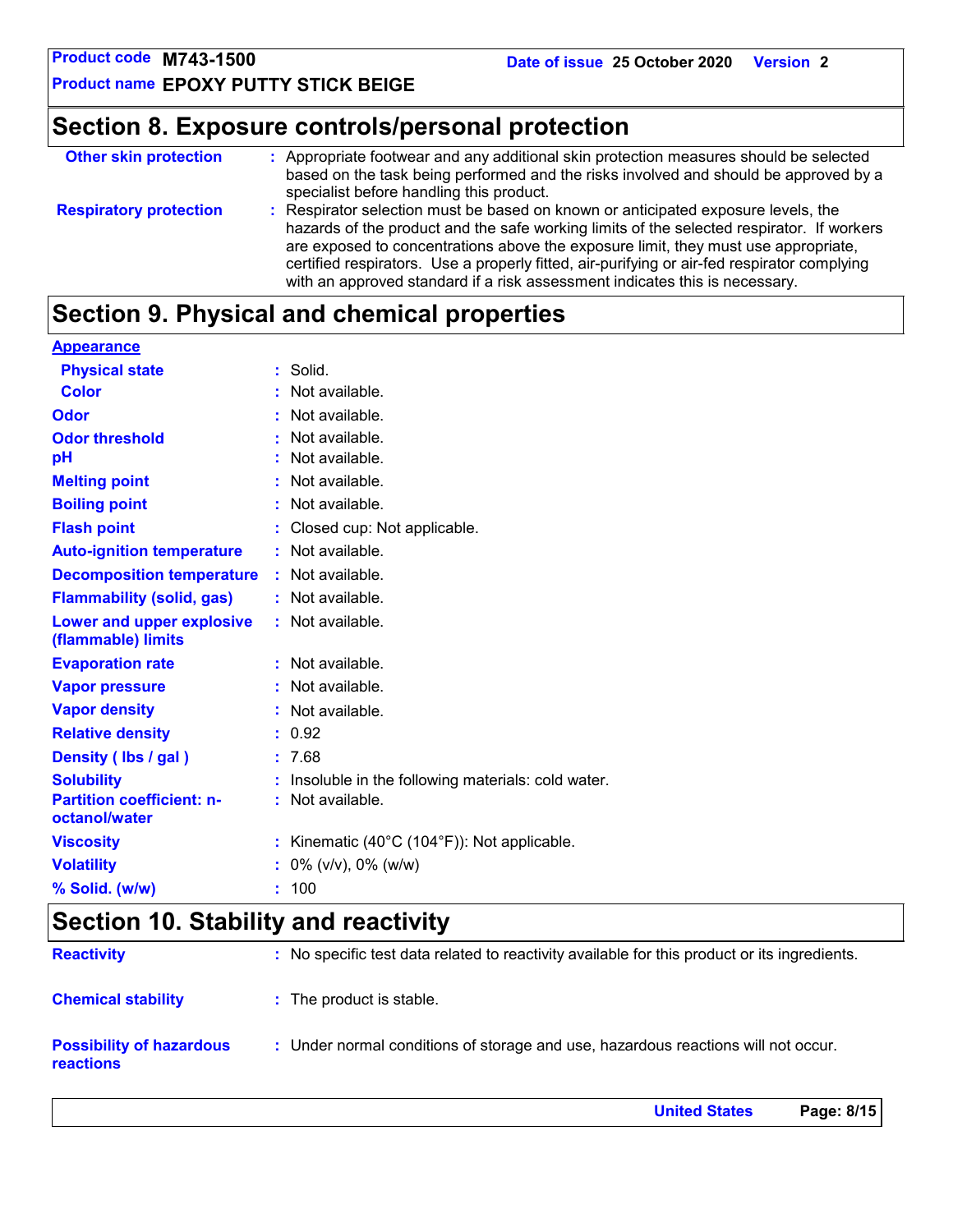**Product name EPOXY PUTTY STICK BEIGE**

### **Section 10. Stability and reactivity**

| <b>Conditions to avoid</b>                 | : When exposed to high temperatures may produce hazardous decomposition products.<br>Refer to protective measures listed in sections 7 and 8. |
|--------------------------------------------|-----------------------------------------------------------------------------------------------------------------------------------------------|
| <b>Incompatible materials</b>              | : Keep away from the following materials to prevent strong exothermic reactions:<br>oxidizing agents, strong alkalis, strong acids.           |
| <b>Hazardous decomposition</b><br>products | Decomposition products may include the following materials: carbon monoxide, carbon<br>dioxide, smoke, oxides of nitrogen.                    |

### **Section 11. Toxicological information**

#### **Information on toxicological effects**

#### **Acute toxicity**

| <b>Product/ingredient name</b>                                    | <b>Result</b> | <b>Species</b> | <b>Dose</b> | <b>Exposure</b> |
|-------------------------------------------------------------------|---------------|----------------|-------------|-----------------|
| $\vert$ $\overline{p}$ is-[4-(2,3-epoxipropoxi)<br>phenyl]propane | LD50 Dermal   | Rabbit         | 23000 mg/kg |                 |
|                                                                   | LD50 Oral     | Rat            | 15000 mg/kg |                 |
| Epoxy resin (MW $\leq$ 700)                                       | ILD50 Dermal  | Rabbit         | $>2$ g/kg   |                 |
|                                                                   | LD50 Oral     | Rat            | $>2$ g/kg   |                 |
| $2,4,6$ -tris                                                     | LD50 Dermal   | Rabbit         | $1.28$ g/kg |                 |
| (dimethylaminomethyl)phenol                                       |               |                |             |                 |
|                                                                   | LD50 Dermal   | Rat            | 1280 mg/kg  |                 |
|                                                                   | LD50 Oral     | Rat            | 1200 mg/kg  |                 |

**Conclusion/Summary :** There are no data available on the mixture itself.

#### **Irritation/Corrosion**

| <b>Product/ingredient name</b>                       | <b>Result</b>                         | <b>Species</b> | <b>Score</b> | <b>Exposure</b> | <b>Observation</b> |
|------------------------------------------------------|---------------------------------------|----------------|--------------|-----------------|--------------------|
| $\sqrt{p}$ s-[4-(2,3-epoxipropoxi)<br>phenyl]propane | Eyes - Redness of the<br>conjunctivae | l Rabbit       | 0.4          | 24 hours        |                    |
|                                                      | Eyes - Mild irritant                  | Rabbit         |              | 24 hours        | $\overline{a}$     |
|                                                      | Skin - Erythema/Eschar                | Rabbit         | 0.8          | 4 hours         | $\overline{a}$     |
|                                                      | Skin - Edema                          | Rabbit         | 0.5          | 4 hours         | $\overline{a}$     |
|                                                      | Skin - Mild irritant                  | Rabbit         |              | 4 hours         | $\overline{a}$     |
| Epoxy resin (MW $\leq$ 700)                          | Skin - Mild irritant                  | Rabbit         |              |                 |                    |
|                                                      | Eyes - Mild irritant                  | Rabbit         |              |                 |                    |
| 2,4,6-tris                                           | Skin - Visible necrosis               | l Rabbit       |              | 4 hours         | 7 days             |
| (dimethylaminomethyl)phenol                          |                                       |                |              |                 |                    |

| <b>Conclusion/Summary</b> |                                                                 |
|---------------------------|-----------------------------------------------------------------|
| <b>Skin</b>               | $\therefore$ There are no data available on the mixture itself. |
| <b>Eves</b>               | $\therefore$ There are no data available on the mixture itself. |
| <b>Respiratory</b>        | $\therefore$ There are no data available on the mixture itself. |
| <b>Sensitization</b>      |                                                                 |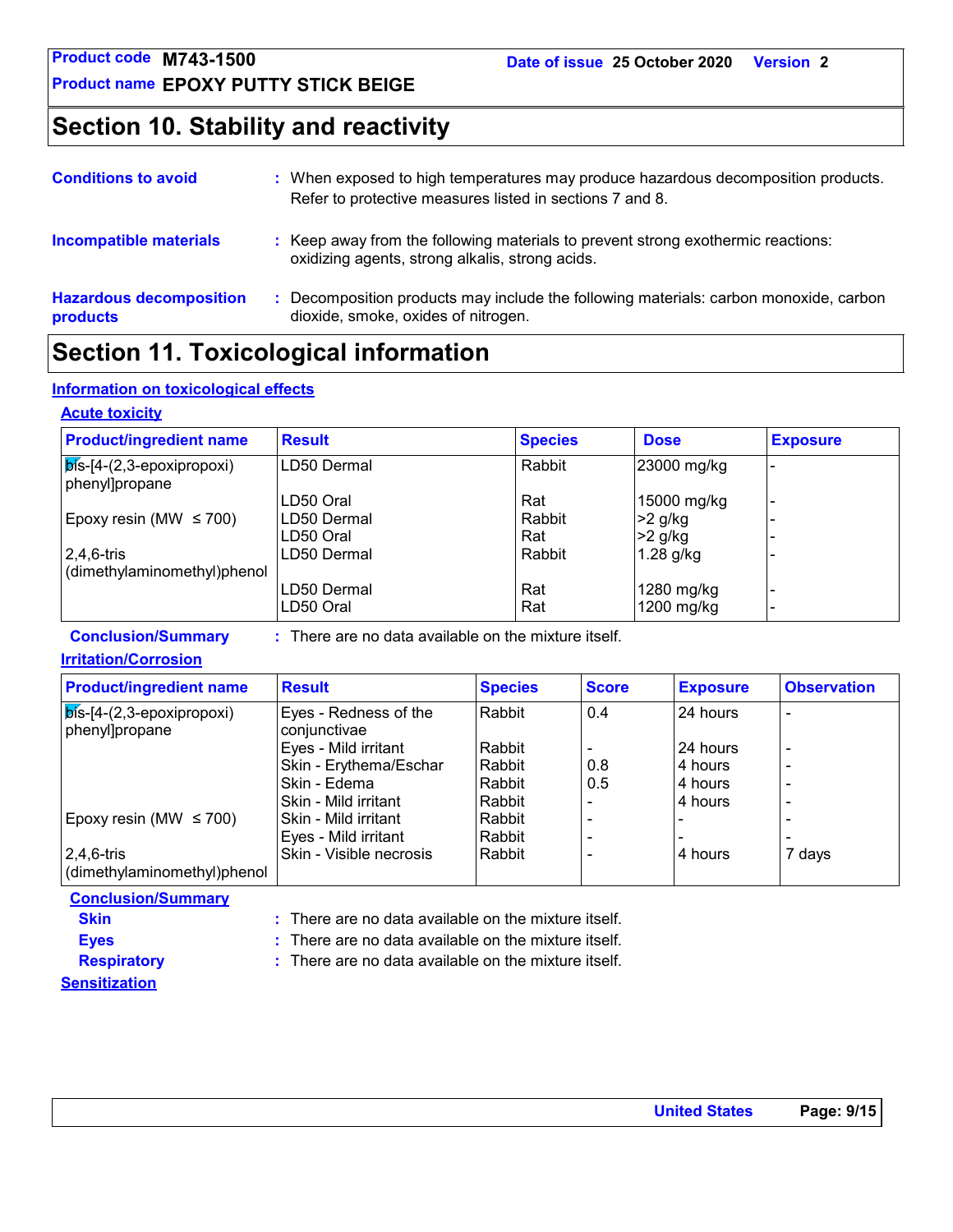**Product name EPOXY PUTTY STICK BEIGE**

## **Section 11. Toxicological information**

| <b>Product/ingredient name</b><br><b>Route of</b><br><b>Species</b><br>exposure                                                                         |                |             |                     | <b>Result</b>                                        |                             |                                 |  |
|---------------------------------------------------------------------------------------------------------------------------------------------------------|----------------|-------------|---------------------|------------------------------------------------------|-----------------------------|---------------------------------|--|
| $\mathsf{b}$ ís-[4-(2,3-epoxipropoxi)<br>phenyl]propane                                                                                                 | skin<br>Mouse  |             |                     |                                                      | Sensitizing                 |                                 |  |
| Epoxy resin (MW $\leq$ 700)<br>$2,4,6$ -tris<br>(dimethylaminomethyl)phenol                                                                             | skin<br>skin   |             | Mouse<br>Guinea pig |                                                      | Sensitizing<br>Sensitizing  |                                 |  |
| <b>Conclusion/Summary</b><br><b>Skin</b>                                                                                                                |                |             |                     | There are no data available on the mixture itself.   |                             |                                 |  |
| <b>Respiratory</b>                                                                                                                                      |                |             |                     | There are no data available on the mixture itself.   |                             |                                 |  |
| <b>Mutagenicity</b>                                                                                                                                     |                |             |                     |                                                      |                             |                                 |  |
| <b>Conclusion/Summary</b>                                                                                                                               |                |             |                     | : There are no data available on the mixture itself. |                             |                                 |  |
| <b>Carcinogenicity</b>                                                                                                                                  |                |             |                     |                                                      |                             |                                 |  |
| <b>Conclusion/Summary</b>                                                                                                                               |                |             |                     | : There are no data available on the mixture itself. |                             |                                 |  |
| <b>Classification</b>                                                                                                                                   |                |             |                     |                                                      |                             |                                 |  |
| <b>Product/ingredient name</b>                                                                                                                          | <b>OSHA</b>    | <b>IARC</b> | <b>NTP</b>          |                                                      |                             |                                 |  |
| 3<br>glass, oxide, chemicals<br>3<br>bis-[4-(2,3-epoxipropoxi)<br>$\blacksquare$<br>phenyl]propane                                                      |                |             |                     |                                                      |                             |                                 |  |
| crystalline silica, respirable<br>powder (<10 microns)                                                                                                  | $\blacksquare$ | 1           |                     | Known to be a human carcinogen.                      |                             |                                 |  |
| <b>Carcinogen Classification code:</b>                                                                                                                  |                |             |                     |                                                      |                             |                                 |  |
| IARC: 1, 2A, 2B, 3, 4<br>NTP: Known to be a human carcinogen; Reasonably anticipated to be a human carcinogen<br>OSHA: +<br>Not listed/not regulated: - |                |             |                     |                                                      |                             |                                 |  |
| <b>Reproductive toxicity</b>                                                                                                                            |                |             |                     |                                                      |                             |                                 |  |
| <b>Conclusion/Summary</b>                                                                                                                               |                |             |                     | : There are no data available on the mixture itself. |                             |                                 |  |
| <b>Teratogenicity</b>                                                                                                                                   |                |             |                     |                                                      |                             |                                 |  |
| <b>Conclusion/Summary</b><br>: There are no data available on the mixture itself.                                                                       |                |             |                     |                                                      |                             |                                 |  |
| <b>Specific target organ toxicity (single exposure)</b>                                                                                                 |                |             |                     |                                                      |                             |                                 |  |
| <b>Name</b>                                                                                                                                             |                |             |                     | <b>Category</b>                                      | <b>Route of</b><br>exposure | <b>Target organs</b>            |  |
| Talc, not containing asbestiform fibres                                                                                                                 |                |             |                     | Category 3                                           |                             | Respiratory tract<br>irritation |  |
| <b>Specific target organ toxicity (repeated exposure)</b>                                                                                               |                |             |                     |                                                      |                             |                                 |  |
| <b>Name</b>                                                                                                                                             |                |             |                     | <b>Category</b>                                      | <b>Route of</b><br>exposure | <b>Target organs</b>            |  |
| crystalline silica, respirable powder (<10 microns)                                                                                                     |                |             |                     | Category 1                                           | inhalation                  | $\frac{1}{2}$                   |  |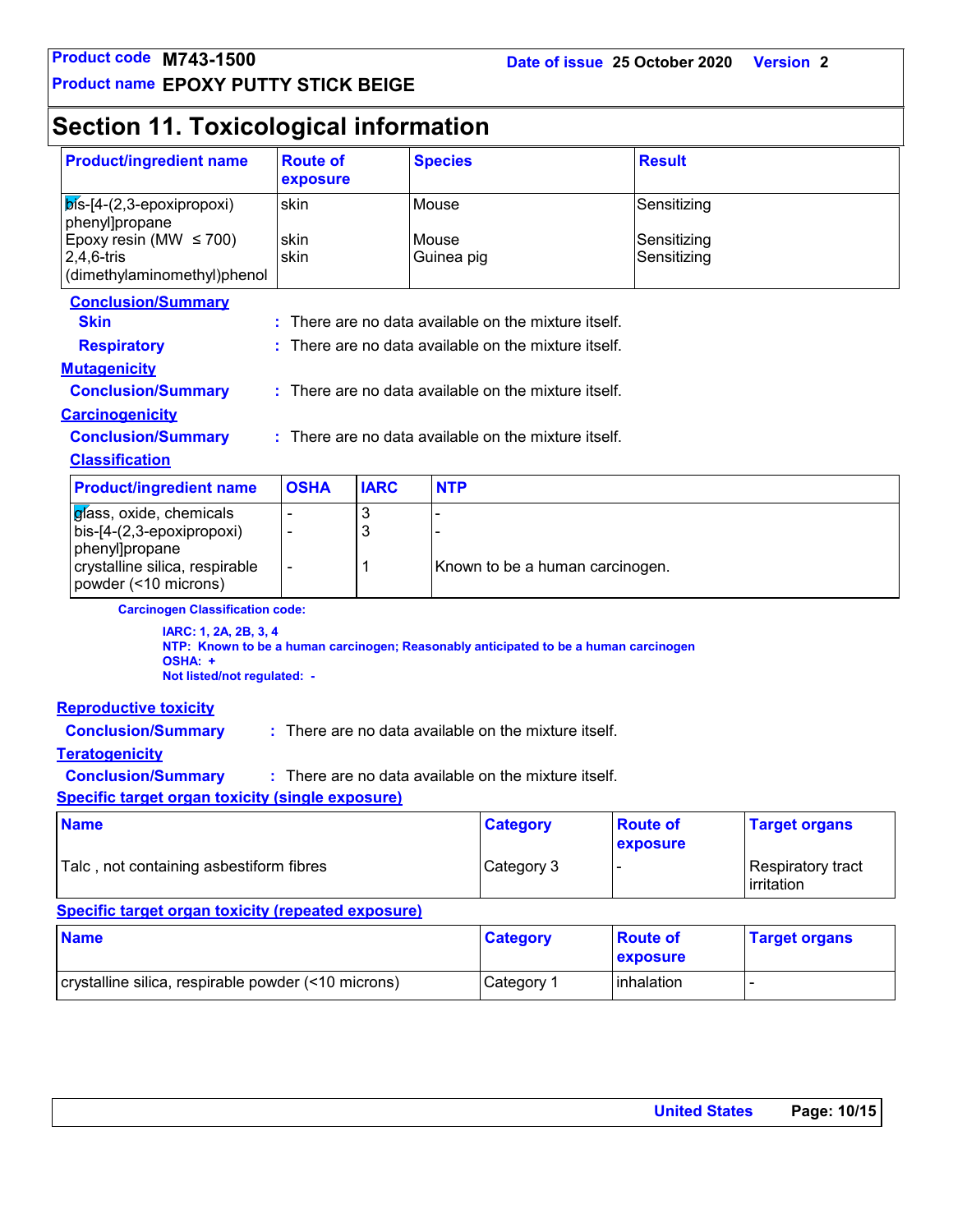**Product name EPOXY PUTTY STICK BEIGE**

### **Section 11. Toxicological information**

**Target organs :** Contains material which causes damage to the following organs: liver, spleen, bone marrow.

Contains material which may cause damage to the following organs: kidneys, lungs, cardiovascular system, upper respiratory tract, immune system, skin, eyes.

#### **Aspiration hazard**

Not available.

#### **Information on the likely routes of exposure**

| <b>Potential acute health effects</b> |                                                                                                                                                                                                                                                                                                                                                                                                                                                                                                                                                                                                                                                                                                                                                                                                                                                                                                                                                                                                                                                                                                                                                                                                                                                                                    |
|---------------------------------------|------------------------------------------------------------------------------------------------------------------------------------------------------------------------------------------------------------------------------------------------------------------------------------------------------------------------------------------------------------------------------------------------------------------------------------------------------------------------------------------------------------------------------------------------------------------------------------------------------------------------------------------------------------------------------------------------------------------------------------------------------------------------------------------------------------------------------------------------------------------------------------------------------------------------------------------------------------------------------------------------------------------------------------------------------------------------------------------------------------------------------------------------------------------------------------------------------------------------------------------------------------------------------------|
| <b>Eye contact</b>                    | Causes serious eye damage.                                                                                                                                                                                                                                                                                                                                                                                                                                                                                                                                                                                                                                                                                                                                                                                                                                                                                                                                                                                                                                                                                                                                                                                                                                                         |
| <b>Inhalation</b>                     | May cause respiratory irritation.                                                                                                                                                                                                                                                                                                                                                                                                                                                                                                                                                                                                                                                                                                                                                                                                                                                                                                                                                                                                                                                                                                                                                                                                                                                  |
| <b>Skin contact</b>                   | $\frac{1}{2}$ $\sqrt{2}$ Causes severe burns. May cause an allergic skin reaction.                                                                                                                                                                                                                                                                                                                                                                                                                                                                                                                                                                                                                                                                                                                                                                                                                                                                                                                                                                                                                                                                                                                                                                                                 |
| <b>Ingestion</b>                      | : No known significant effects or critical hazards.                                                                                                                                                                                                                                                                                                                                                                                                                                                                                                                                                                                                                                                                                                                                                                                                                                                                                                                                                                                                                                                                                                                                                                                                                                |
| Over-exposure signs/symptoms          |                                                                                                                                                                                                                                                                                                                                                                                                                                                                                                                                                                                                                                                                                                                                                                                                                                                                                                                                                                                                                                                                                                                                                                                                                                                                                    |
| <b>Eye contact</b>                    | $\therefore$ Adverse symptoms may include the following:<br>pain<br>watering<br>redness                                                                                                                                                                                                                                                                                                                                                                                                                                                                                                                                                                                                                                                                                                                                                                                                                                                                                                                                                                                                                                                                                                                                                                                            |
| <b>Inhalation</b>                     | : Adverse symptoms may include the following:<br>respiratory tract irritation<br>coughing                                                                                                                                                                                                                                                                                                                                                                                                                                                                                                                                                                                                                                                                                                                                                                                                                                                                                                                                                                                                                                                                                                                                                                                          |
| <b>Skin contact</b>                   | $\therefore$ Adverse symptoms may include the following:<br>pain or irritation<br>redness<br>blistering may occur                                                                                                                                                                                                                                                                                                                                                                                                                                                                                                                                                                                                                                                                                                                                                                                                                                                                                                                                                                                                                                                                                                                                                                  |
| <b>Ingestion</b>                      | $\overline{\mathsf{A}}$ dverse symptoms may include the following:<br>stomach pains                                                                                                                                                                                                                                                                                                                                                                                                                                                                                                                                                                                                                                                                                                                                                                                                                                                                                                                                                                                                                                                                                                                                                                                                |
|                                       | Delayed and immediate effects and also chronic effects from short and long term exposure                                                                                                                                                                                                                                                                                                                                                                                                                                                                                                                                                                                                                                                                                                                                                                                                                                                                                                                                                                                                                                                                                                                                                                                           |
| <b>Conclusion/Summary</b>             | : There are no data available on the mixture itself. This product contains crystalline silica<br>which can cause lung cancer or silicosis. The risk of cancer depends on the duration<br>and level of exposure to dust from sanding surfaces or mist from spray applications.<br>Exposure to component solvent vapor concentrations in excess of the stated<br>occupational exposure limit may result in adverse health effects such as mucous<br>membrane and respiratory system irritation and adverse effects on the kidneys, liver<br>and central nervous system. Symptoms and signs include headache, dizziness, fatigue,<br>muscular weakness, drowsiness and, in extreme cases, loss of consciousness.<br>Solvents may cause some of the above effects by absorption through the skin. There is<br>some evidence that repeated exposure to organic solvent vapors in combination with<br>constant loud noise can cause greater hearing loss than expected from exposure to<br>noise alone. Ingestion may cause nausea, diarrhea and vomiting. This takes into<br>account, where known, delayed and immediate effects and also chronic effects of<br>components from short-term and long-term exposure by oral, inhalation and dermal<br>routes of exposure and eye contact. |
| <b>Short term exposure</b>            |                                                                                                                                                                                                                                                                                                                                                                                                                                                                                                                                                                                                                                                                                                                                                                                                                                                                                                                                                                                                                                                                                                                                                                                                                                                                                    |
| <b>Potential immediate</b><br>effects | $:$ There are no data available on the mixture itself.                                                                                                                                                                                                                                                                                                                                                                                                                                                                                                                                                                                                                                                                                                                                                                                                                                                                                                                                                                                                                                                                                                                                                                                                                             |
| <b>Potential delayed effects</b>      | : There are no data available on the mixture itself.                                                                                                                                                                                                                                                                                                                                                                                                                                                                                                                                                                                                                                                                                                                                                                                                                                                                                                                                                                                                                                                                                                                                                                                                                               |
| <b>Long term exposure</b>             |                                                                                                                                                                                                                                                                                                                                                                                                                                                                                                                                                                                                                                                                                                                                                                                                                                                                                                                                                                                                                                                                                                                                                                                                                                                                                    |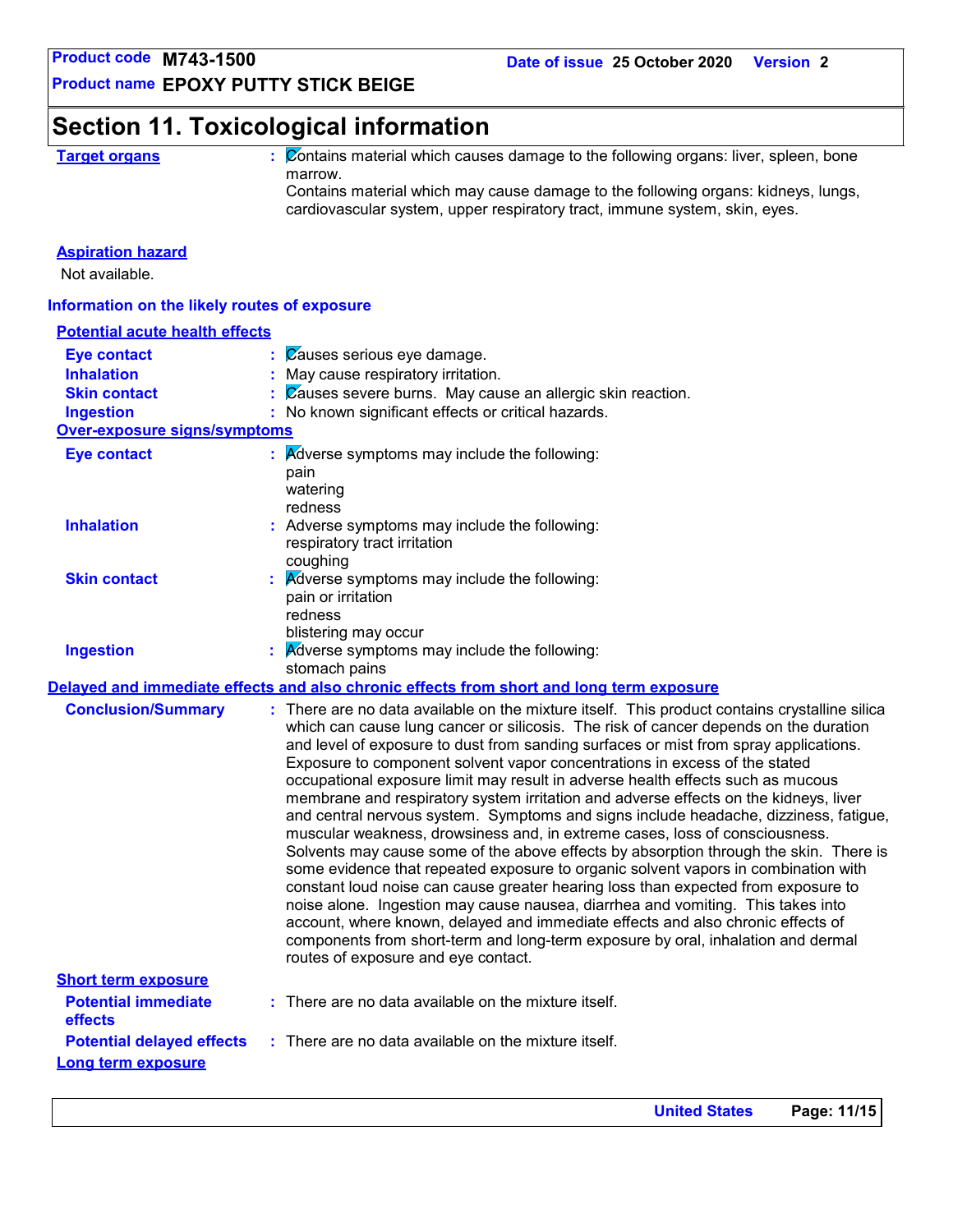### **Section 11. Toxicological information**

| <b>Potential immediate</b><br><b>effects</b> | $:$ There are no data available on the mixture itself.                                                                                                                   |
|----------------------------------------------|--------------------------------------------------------------------------------------------------------------------------------------------------------------------------|
|                                              | <b>Potential delayed effects</b> : There are no data available on the mixture itself.                                                                                    |
| <b>Potential chronic health effects</b>      |                                                                                                                                                                          |
| <b>General</b>                               | : Causes damage to organs through prolonged or repeated exposure. Once sensitized, a<br>severe allergic reaction may occur when subsequently exposed to very low levels. |
| <b>Carcinogenicity</b>                       | : May cause cancer. Risk of cancer depends on duration and level of exposure.                                                                                            |
| <b>Mutagenicity</b>                          | : No known significant effects or critical hazards.                                                                                                                      |
| <b>Reproductive toxicity</b>                 | : No known significant effects or critical hazards.                                                                                                                      |
| <b>Numerical measures of toxicity</b>        |                                                                                                                                                                          |

#### **Acute toxicity estimates**

| <b>Product/ingredient name</b>         | Oral (mg/<br>kg) | <b>Dermal</b><br>(mg/kg) | <b>Inhalation</b><br>(gases)<br>$\mathsf{(ppm)}$ | <b>Inhalation</b><br>(vapors)<br>(mg/l) | <b>Inhalation</b><br>dusts and<br>mists) (mg/ |
|----------------------------------------|------------------|--------------------------|--------------------------------------------------|-----------------------------------------|-----------------------------------------------|
| <b>EPOXY PUTTY STICK BEIGE bis-[4-</b> | 23250.6          | 10204.4                  | N/A                                              | N/A                                     | N/A                                           |
| (2,3-epoxipropoxi)phenyl]propane       | 15000            | 23000                    | N/A                                              | N/A                                     | N/A                                           |
| Epoxy resin (MW $\leq$ 700)            | 2500             | 2500                     | N/A                                              | N/A                                     | N/A                                           |
| 2,4,6-tris(dimethylaminomethyl)phenol  | 1200             | 1280                     | N/A                                              | N/A                                     | N/A                                           |

## **Section 12. Ecological information**

#### **Toxicity**

| <b>Product/ingredient name</b>                        | <b>Result</b>                   | <b>Species</b>          | <b>Exposure</b> |
|-------------------------------------------------------|---------------------------------|-------------------------|-----------------|
| $\sqrt{p}$ is-[4-(2,3-epoxipropoxi)<br>phenyl]propane | Acute LC50 1.8 mg/l Fresh water | Daphnia - daphnia magna | l 48 hours      |
|                                                       | Chronic NOEC 0.3 mg/l           | Daphnia                 | 21 days         |
| Epoxy resin (MW $\leq$ 700)                           | Acute LC50 1.8 mg/l             | Daphnia                 | 48 hours        |
|                                                       | Chronic NOEC 0.3 mg/l           | Daphnia                 | 21 days         |
| $2,4,6$ -tris                                         | Acute LC50 175 mg/l             | Fish                    | 196 hours       |
| dimethylaminomethyl)phenol                            |                                 |                         |                 |

#### **Persistence and degradability**

| <b>Product/ingredient name</b>                            | Test                     | <b>Result</b> |                   | <b>Dose</b> |             | <b>Inoculum</b>  |
|-----------------------------------------------------------|--------------------------|---------------|-------------------|-------------|-------------|------------------|
| <b>E</b> poxy resin (MW $\leq$ 700)                       | OECD 301F                | 5 % - 28 days |                   |             |             |                  |
| <b>Product/ingredient name</b>                            | <b>Aquatic half-life</b> |               | <b>Photolysis</b> |             |             | Biodegradability |
| $\vert$ $\phi$ is-[4-(2,3-epoxipropoxi)<br>phenyl]propane |                          |               |                   |             | Not readily |                  |
| Epoxy resin (MW $\leq$ 700)                               |                          |               |                   |             | Not readily |                  |

#### **Bioaccumulative potential**

| <b>United States</b> |
|----------------------|
|----------------------|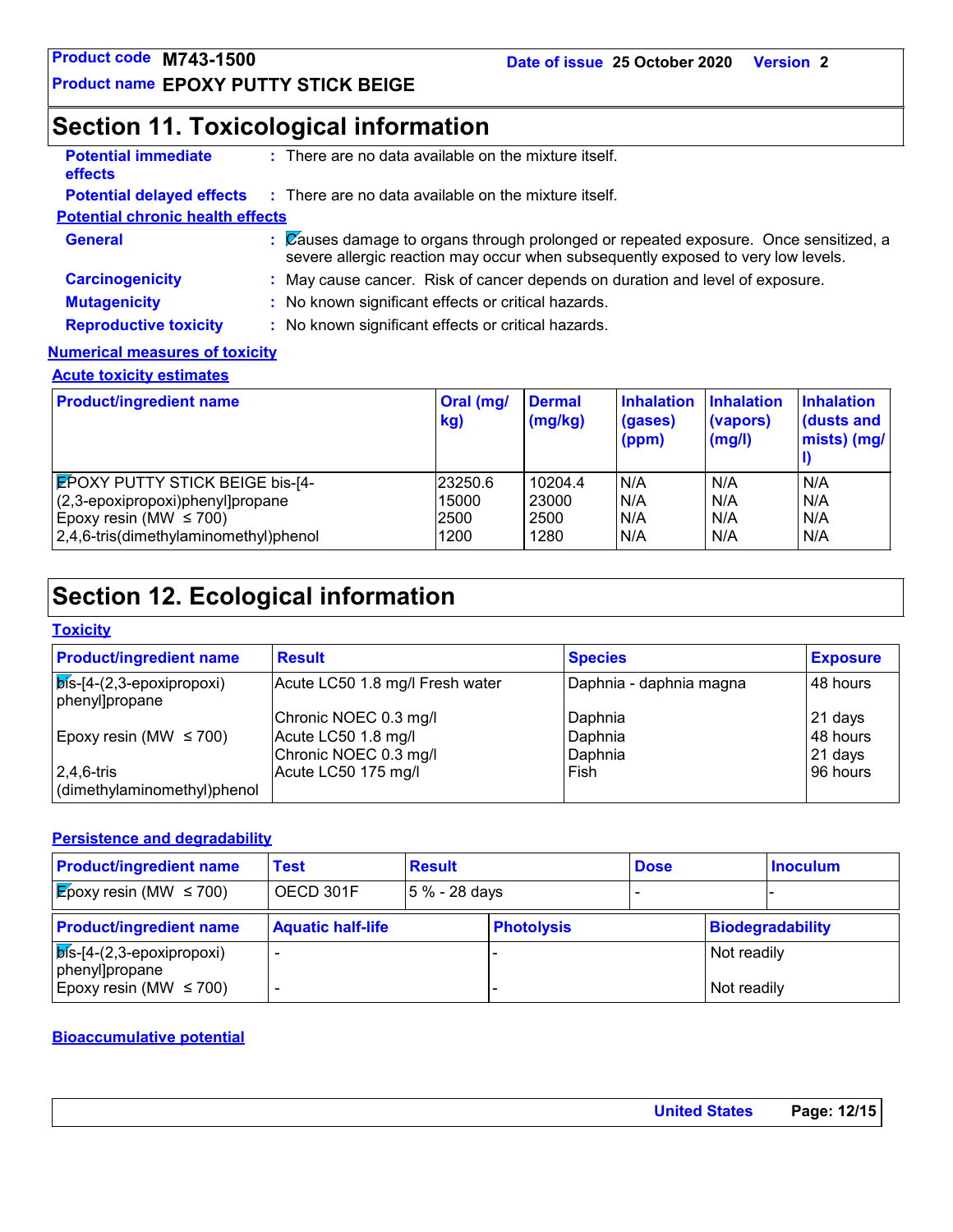### **Section 12. Ecological information**

| <b>Product/ingredient name</b>      | $\blacksquare$ Log $\mathsf{P}_{\mathsf{ow}}$ | <b>BCF</b> | <b>Potential</b> |
|-------------------------------------|-----------------------------------------------|------------|------------------|
| <b>E</b> poxy resin (MW $\leq$ 700) |                                               |            | low              |

#### **Mobility in soil**

**Soil/water partition coefficient (KOC)**

**:** Not available.

### **Section 13. Disposal considerations**

**Disposal methods :**

The generation of waste should be avoided or minimized wherever possible. Disposal of this product, solutions and any by-products should at all times comply with the requirements of environmental protection and waste disposal legislation and any regional local authority requirements. Dispose of surplus and non-recyclable products via a licensed waste disposal contractor. Waste should not be disposed of untreated to the sewer unless fully compliant with the requirements of all authorities with jurisdiction. Waste packaging should be recycled. Incineration or landfill should only be considered when recycling is not feasible. This material and its container must be disposed of in a safe way. Care should be taken when handling emptied containers that have not been cleaned or rinsed out. Empty containers or liners may retain some product residues. Avoid dispersal of spilled material and runoff and contact with soil, waterways, drains and sewers.

**Disposal should be in accordance with applicable regional, national and local laws and regulations. Refer to Section 7: HANDLING AND STORAGE and Section 8: EXPOSURE CONTROLS/PERSONAL PROTECTION**  safe way. Care should b<br>
cleaned or rinsed out. En<br>
Avoid dispersal of spilled<br>
and sewers.<br>
Disposal should be in accordance with applicable regio<br>
Refer to Section 7: HANDLING AND STORAGE and Sect<br>
for additional handlin

**for additional handling information and protection of employees. Section 6. Accidental release measures**

|                                                                                  | <b>DOT</b>      | <b>IMDG</b>            | <b>IATA</b>            |
|----------------------------------------------------------------------------------|-----------------|------------------------|------------------------|
| <b>UN number</b>                                                                 | Not regulated.  | Not regulated.         | Not regulated.         |
| <b>UN proper shipping</b><br>name                                                | $\blacksquare$  |                        |                        |
| Transport hazard class  -<br>(e <sub>s</sub> )                                   |                 |                        |                        |
| <b>Packing group</b>                                                             |                 |                        |                        |
| <b>Environmental hazards No.</b><br><b>Marine pollutant</b><br><b>substances</b> | Not applicable. | No.<br>Not applicable. | No.<br>Not applicable. |

#### **Additional information**

- None identified. **: DOT**
- None identified. **: IMDG**
- **IATA :** None identified.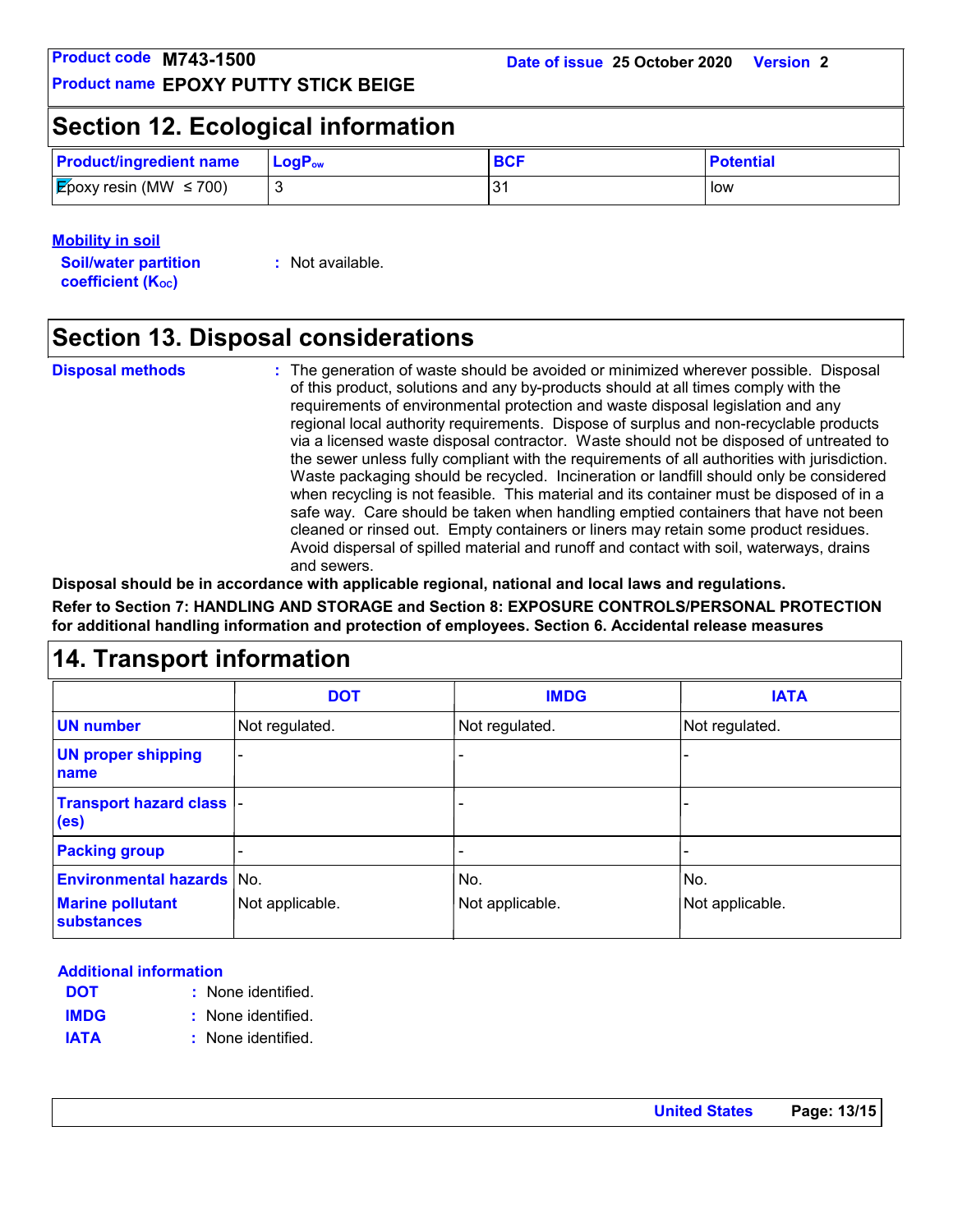**Product name EPOXY PUTTY STICK BEIGE**

**Product code M743-1500<br>
Product name EPOXY PUTTY STICK BEIGE<br>
14. Transport information<br>
Special precautions for user : Transport within user' Special precautions for user Transport within user's premises:** always transport in closed containers that are **:** upright and secure. Ensure that persons transporting the product know what to do in the event of an accident or spillage.

**Transport in bulk according :** Not applicable. **to IMO instruments**

### **Section 15. Regulatory information**

#### **United States**

**United States inventory (TSCA 8b) :** All components are active or exempted.

#### **SARA 302/304**

**SARA 304 RQ :** Not applicable.

**Composition/information on ingredients**

No products were found.

#### **SARA 311/312**

**Classification :** SKIN CORROSION - Category 1C SERIOUS EYE DAMAGE - Category 1 SKIN SENSITIZATION - Category 1 CARCINOGENICITY - Category 1A SPECIFIC TARGET ORGAN TOXICITY (SINGLE EXPOSURE) (Respiratory tract irritation) - Category 3 SPECIFIC TARGET ORGAN TOXICITY (REPEATED EXPOSURE) - Category 1

#### **Composition/information on ingredients**

| <b>Name</b>                                                                                                                                                    | $\frac{9}{6}$ | <b>Classification</b>                                                                                                                                                                           |
|----------------------------------------------------------------------------------------------------------------------------------------------------------------|---------------|-------------------------------------------------------------------------------------------------------------------------------------------------------------------------------------------------|
| $\overline{V}$ alc, not containing asbestiform<br>fibres                                                                                                       | $\geq 90$     | SPECIFIC TARGET ORGAN TOXICITY (SINGLE EXPOSURE)<br>(Respiratory tract irritation) - Category 3                                                                                                 |
| bis-[4-(2,3-epoxipropoxi)phenyl]<br>propane                                                                                                                    | ≥75 - ≤90     | <b>SKIN IRRITATION - Category 2</b><br>EYE IRRITATION - Category 2A<br>SKIN SENSITIZATION - Category 1B                                                                                         |
| Poly[oxy(methyl-1,2-ethanediyl)],<br>α-hydro-ω-hydroxy-, ether with<br>2,2-bis(hydroxymethyl)-1,3-propanediol<br>(4:1),<br>2-hydroxy-3-mercaptopropyl<br>ether | I≥75 - ≤90    | SKIN SENSITIZATION - Category 1B                                                                                                                                                                |
| Epoxy resin (MW $\leq$ 700)                                                                                                                                    | ≥10 - ≤20     | <b>SKIN IRRITATION - Category 2</b><br>EYE IRRITATION - Category 2A<br>SKIN SENSITIZATION - Category 1B                                                                                         |
| $2,4,6$ -tris(dimethylaminomethyl)<br>phenol                                                                                                                   | $≥5.0 - ≤10$  | <b>ACUTE TOXICITY (oral) - Category 4</b><br><b>ACUTE TOXICITY (dermal) - Category 4</b><br>SKIN CORROSION - Category 1C<br>SERIOUS EYE DAMAGE - Category 1<br>SKIN SENSITIZATION - Category 1B |
| crystalline silica, respirable<br>powder (<10 microns)                                                                                                         | $≥1.0 - ≤5.0$ | CARCINOGENICITY - Category 1A<br>SPECIFIC TARGET ORGAN TOXICITY (REPEATED<br>EXPOSURE) - Category 1                                                                                             |

**United States Page: 14/15**